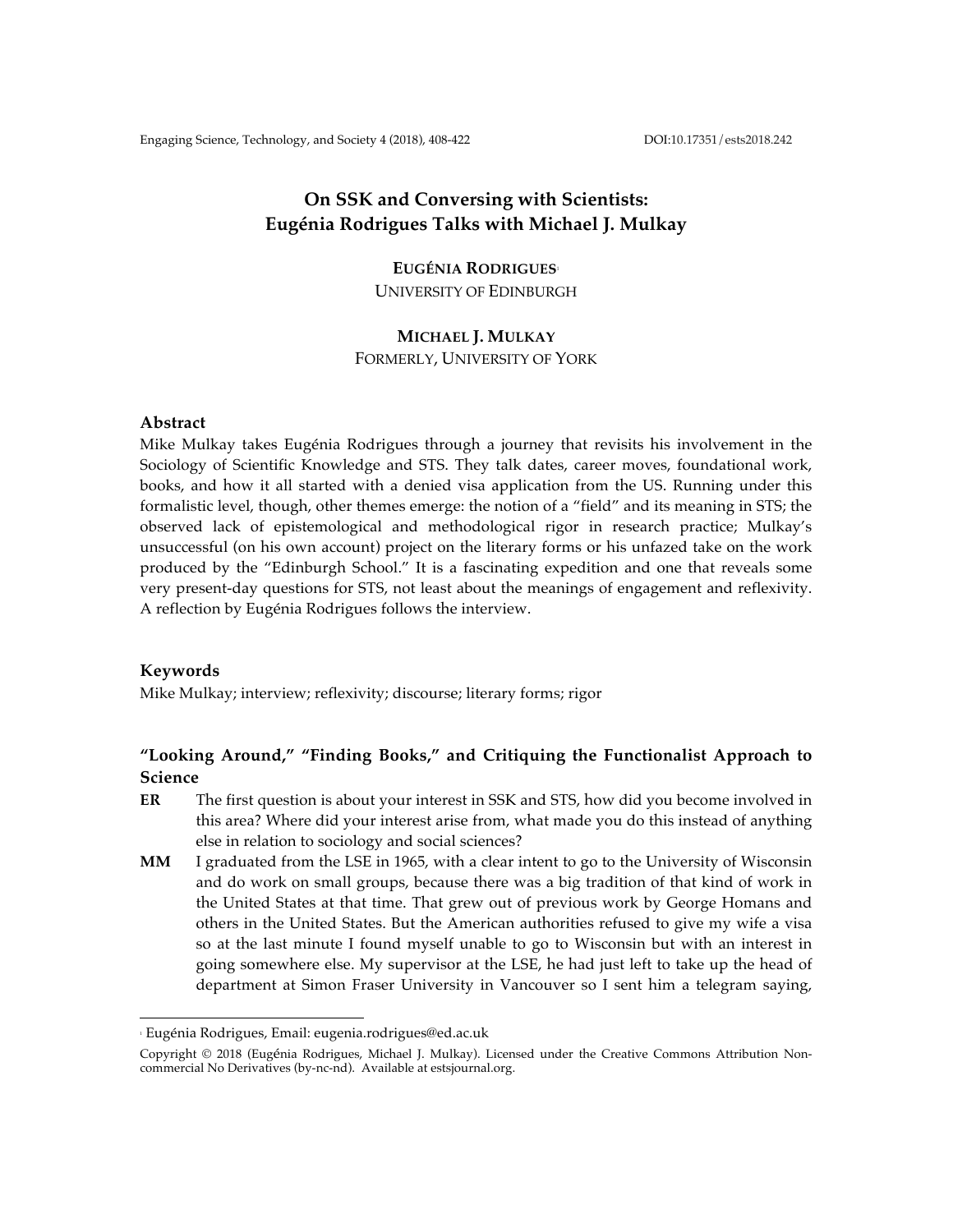"Tom I've got a first class degree, would you take me on?" and he sent me a telegram back, "yes, come immediately." So we sold all our books, went to the Canadian Embassy and got an assisted passage to Vancouver. So I found myself in a new university where they were just creating a new library from scratch, they'd been looking around for good books and they had a supply of all the things recently published, and I was there as a teacher but also looking around for something to study to do an MA thesis on. How I came to choose science I really don't know but certainly the two books that influenced me, I must have just found them easily available in this new library, were Thomas Kuhn's *The Structure of Scientific Revolutions* (1962), which I found engrossing, and a reader called I think probably *The Sociology of Science* by Bernard Barber and Walter Hirsch (1962). Those were the two texts that I drew upon in designing an MA study, and I did an MA study which looked historically at the development of science in relation to social institutions and then a small piece of empirical work on the student body at Simon Fraser to show how they had come to choose science as their subject of study. So that's how I got into it, why I chose that one, was it just that I saw those books or did I have a prior interest in science, I don't know, but that's how I got into the field. Do you want me to continue to tell you what I did?

**ER** Yes, that's exactly right, please continue. I have wondered whether you have approached your interest for science as a research area from within the context of criticizing the functionalist analysis of science, I'm not sure if you want to think in these terms.

**MM** I don't think that was on my mind at that stage. One of the reasons I probably chose science as a topic of study was that I had read American literature which treated sociology itself as a science. So I came from within the scientific tradition and the big long-term attempt from Durkheim and others in the European tradition, and Parsons and Homans and so on in the American tradition, who thought sociology was going to become the science of society. I suppose it was there in my mind that science somehow was the big cultural event of the  $20<sup>°</sup>$  century, it was the form in which knowledge now made itself evident. Why not look at it because it is so culturally important? and those two books that I mentioned were the avenues through which I got into or became familiar with the literature that treated science as a subject of study, rather than just as a background framework for one's own work. What I did then, the work on students' choice of science, I wrote up as a very traditional quantitative study of scientific recruitment which I then published in one of the Canadian journals; there were two major journals, I can't remember which one it was but in one of those I published this material within a year or so of finishing, that would have been probably 1966 or '67, so as a first publication. I then wrote a long and rather rambling article, which I got accepted by *Sociological Review* in New York. So I was learning about science but I was also learning how you got things published as a social scientist, all of this was new to me. And then I did a study of the physics department at Simon Fraser, which I really enjoyed because I came to know the physicists. There was a group of, the entire department was solid state physics. Again, this was probably based upon some of the studies in the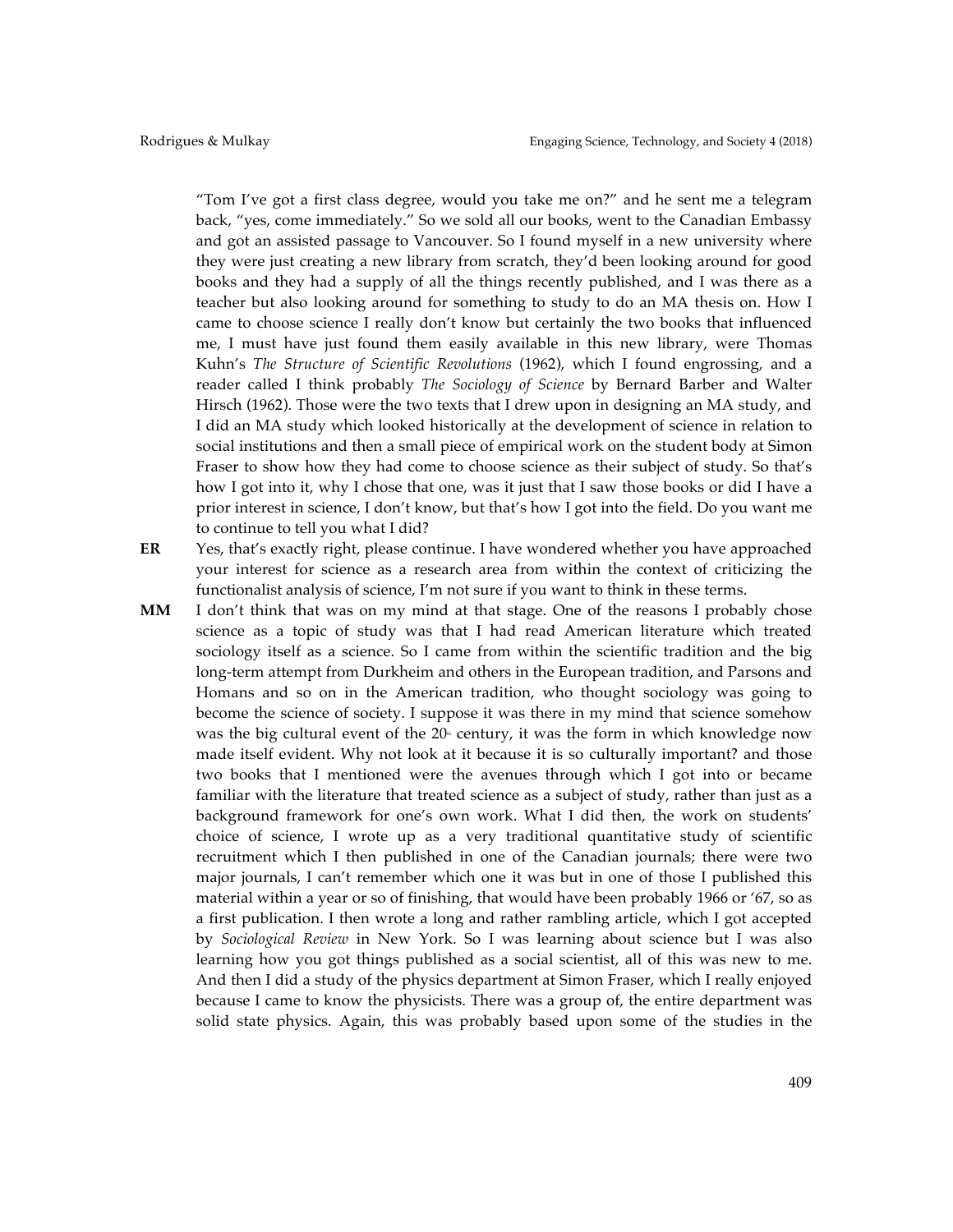Bernard Barber reader where they took a segment of the scientific community and tried to look at it in detail, so I tried to do that with the solid state physics department. Those are the three things I did while at Simon Fraser, the recruitment of scientists study, the study of the physics department and this long rather theoretical article, deriving in large measure from having read Kuhn and then just looking at the other literature, the sociological literature, and finding it inadequate. I think at that point I began to think the Mertonian sort of approach, the functionalist approach to science was in no way satisfactory and didn't seem to have good evidential base, so I developed the beginnings of a critique.

#### **Interrogating the Origins of a Field**

- **MM** That article was clearly found by Barry Barnes at Edinburgh, because he published it a few years later in a reader of his own (Barnes 1972), where he put things, as many articles as he could find that had some relevance to what eventually became known as SSK. So he must have noticed it but it took a lot of time to get published that one. I remember I left it for two years waiting for them to publish it and then I had to write to them and then eventually they did actually publish it. I wrote it in '66-67 and it probably got published in '69-70, by which time I was back in the United Kingdom. Shall I just carry on?
- **ER** Yes, please. I was also interested to know a bit more about how you see the origins of the field, SSK and STS, or maybe SSK first and then STS. I don't know how you position these two areas, if they are one and the same or how you see them.
- **MM** At that time I didn't think of myself as being part of a field because I knew nobody personally who was working on science, I was doing it in complete isolation. I knew there was a, it was possible to produce a book like the Barber and Hirsch which brought all these articles together but none of these articles really focused on the kinds of issues that I was interested in, particularly in the more theoretical article that I had written, it was much more influenced by Thomas Kuhn and his writings. As far as the field was concerned I would have said I was in the same field as Thomas Kuhn, but I didn't know of any other sociologists, not personally, I only knew them from the Barber and Hirsch collection. The idea of a field called SSK or even STS, neither of those terms would have had any meaning for me at that time. The first time I came to think that there might be other people around doing something similar was when I came back to the United Kingdom, and I went to the University of Aberdeen from 1968 to 1970. During those two years I concentrated on writing my PhD thesis on sociological theory. I did no work on science. However, I was contacted by people who wanted me to attend a little conference somewhere, I think it was from Manchester. I can't remember who got in touch with me but the man that I met and noticed most at that meeting was Richard Whitley, I don't know if he's on your list of interviewees, he ought to be because as far as England or Britain was concerned Richard Whitley was really quite important at that time. He continues to publish in the area and wrote quite a good book on SSK and related issues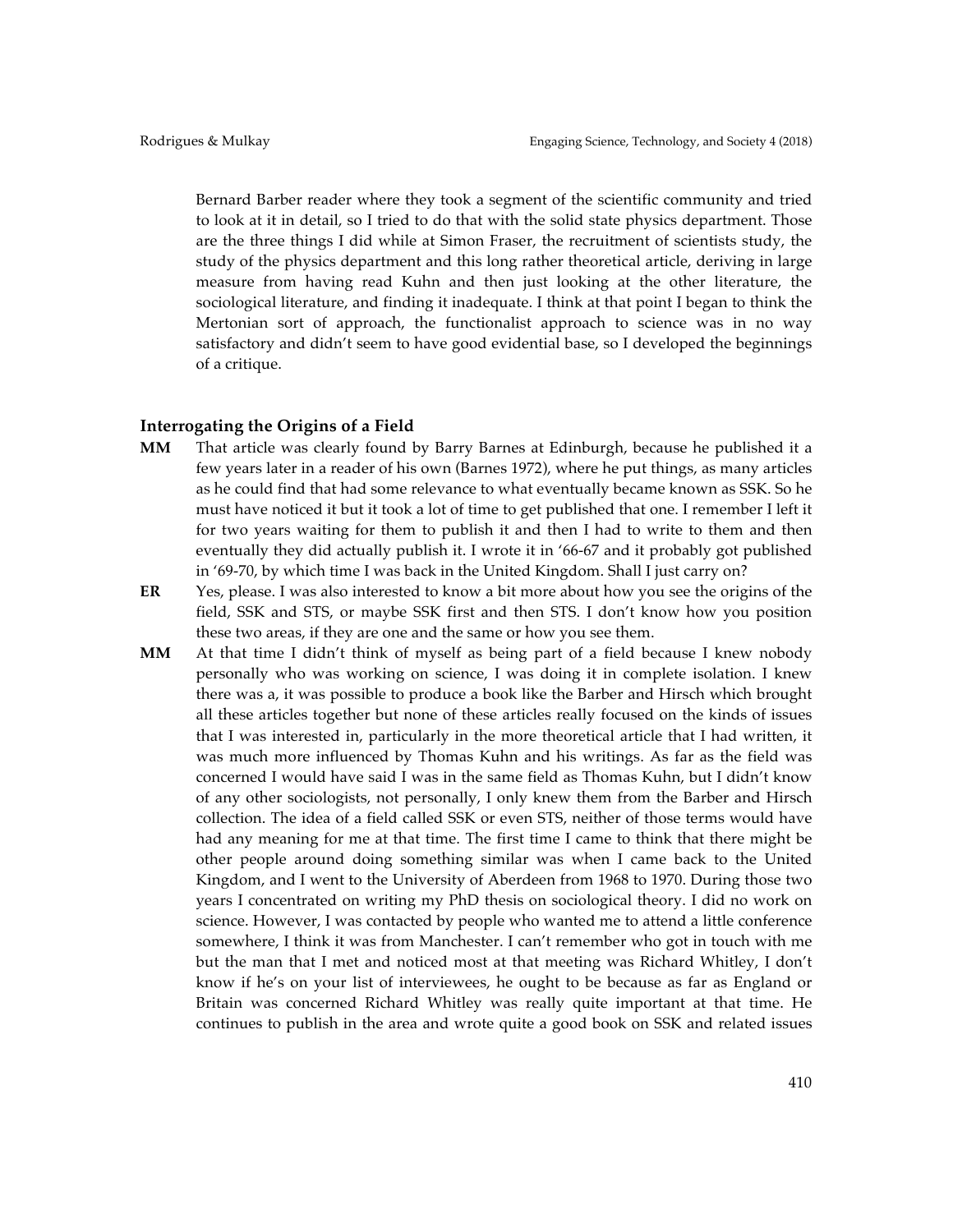later on. He invited me to this meeting at Manchester and there I realized there were other people (whose names I've now forgotten). Richard is the only person I can remember. There seemed to be a little coterie of people, all men entirely, there were no women involved in the field at that time, in Britain, who seemed to be interested in the kind of work I'd been doing in Canada. Then I suppose you could say I had some sense that there might be a field and that there were actual real people out there doing work.

- **ER** I guess if you had to pinpoint the origins of that field, those key books, Kuhn and Barber and Hirsch would be the foundational work, as far as you are concerned?
- **MM** Yes, in that very early stage.
- **ER** Then, later, you mentioned Barry Barnes who wanted to publish that other article, would there be any other published works or conferences? You mentioned Manchester. Those would have been the key elements at the time from which an area would have emerged I guess.
- **MM** Yes, in the 1960s I didn't know of the Edinburgh group and I really can't remember when I first became aware of them. I clearly had met David Edge by the time we'd worked on the radio astronomy.
- **ER** We could perhaps move to the Edinburgh School then.

## **Edinburgh**

- **MM** Clearly they became an important element in the British scene because they were organized as a science-only focus, and as far as I know there was nowhere else in the country at that time which had that kind of focus. I'm trying to remember when, I think we published the radio astronomy book…
- **ER** In 1976, I believe.
- **MM** I was in Cambridge from 1970-1973 so it was during that period that we did all the work on radio astronomy. In fact I chose, I got to Cambridge in 1970. I decided for reasons I cannot remember to try to study radio astronomy as an area of investigation. Clearly by that stage I'd got the idea of focusing upon particular scientific networks as the focus of my work, and how they produced knowledge. Clearly I'd had a kind of definition of what you might call SSK as an area of work but I still don't think I was thinking of myself as part of a field, but that's the kind of work I was going to do. Then David Edge got to hear of this and contacted me and said, "I was a radio astronomer, why don't we do it together?" and I jumped at that opportunity because he knew the field, he knew the people and did all the hard work of finding out who the people were and getting their permission and their interest, all of that was done through David.
- **ER** Perfect partner it seems. Your relation with Edinburgh, I guess, is pretty much circumscribed to the work that you developed with David Edge, or is there more?
- **MM** No, I had no contact with Edinburgh. My contact with Edinburgh was almost entirely with David really rather than Edinburgh.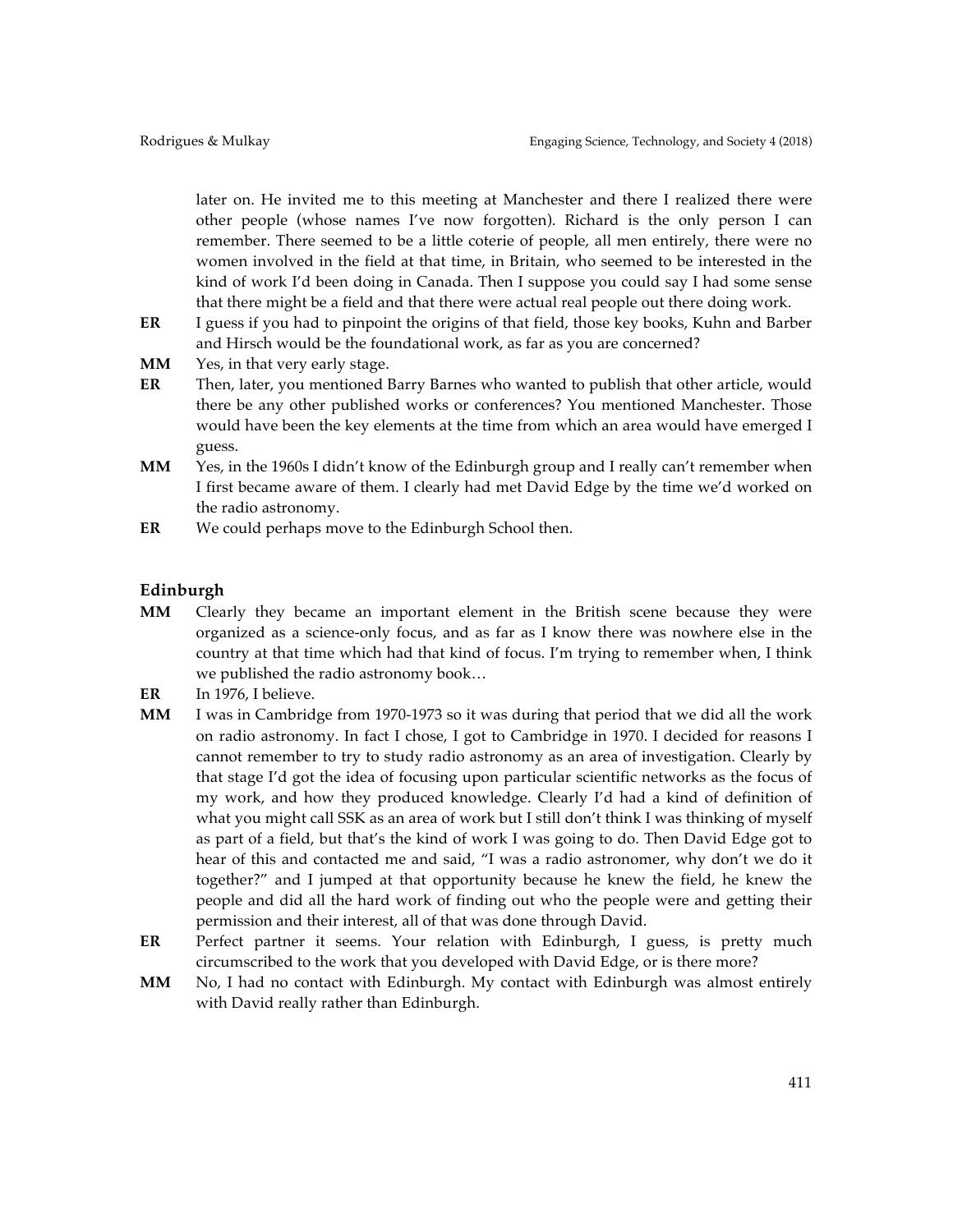- **ER** Could you reflect a bit more on that; despite that disconnection I guess you were aware of the work that was being done in Edinburgh?
- **MM** Yes, I was aware of the publications that came out, and the journal of course.
- **ER** Could you reflect then on the role of the Science Studies Unit in the development of STS as a field? For instance, what sort of influence would the Unit have had and what would you say were its main contributions to the field in terms of methodologies or theories?
- **MM** I don't think that the… Barry Barnes published a theoretical book at that time and David Bloor must have published other things before his Strong Programme stuff. For me these were not important influences, I'd already worked out what I thought I wanted to do, what the interesting issues were and how to go about doing it, I got involved in the empirical work with David. I didn't see interesting empirical work coming out of Edinburgh, I felt they were theorizing, and I more or less broadly agreed with their approach but it didn't influence me a great deal because I'd already come to those conclusions. Those conclusions, by that I mean the idea that scientific knowledge was itself a cultural product, not intrinsically different from other cultural products, and it could be studied in much the same way. If that's the essential insight of SSK then I'd reached that conclusion years before when I was in Vancouver, and I didn't find the kind of broad theorizing that seemed to me to be coming from Edinburgh terribly helpful. Partly because my first book as a sociologist was a critical consideration of some sociological theories and the broad conclusion I came to in that book was that these theories were too far removed from what you might call the real world and when you try to apply them to real world instances you couldn't get any grasp upon them. I did think that the Edinburgh group was a bit like that in relation to science. That's a partial view, not everybody thought that way and probably many people did do empirical work that was linked to it. Anyway, that was I guess my broad feeling about Edinburgh.
- **ER** That's very interesting. In terms of the subsequent development, in terms of the contribution of what is now called the Edinburgh School, a term which itself can be contested––I don't know if you want to say anything about that––do you see a contribution to the field itself from these people in Edinburgh? Thinking more broadly, do you see places where the work that was developed in the Science Studies Unit has made an enduring contribution to the field, or not that much?
- **MM** It may have done but you have to realize that I've been out of the field for a long time and not thought about it at all, so it's not something that's anywhere near the surface of my mind. I don't know how one would assess that kind of contribution to something called a field. We know that the very notion of a field is itself a kind of creation, a convenient device for doing something, for doing some research or whatever, or making sense of the world temporarily. I've never really thought about being in a field very much, or making a contribution to a field so I find it difficult to assess other people's contribution.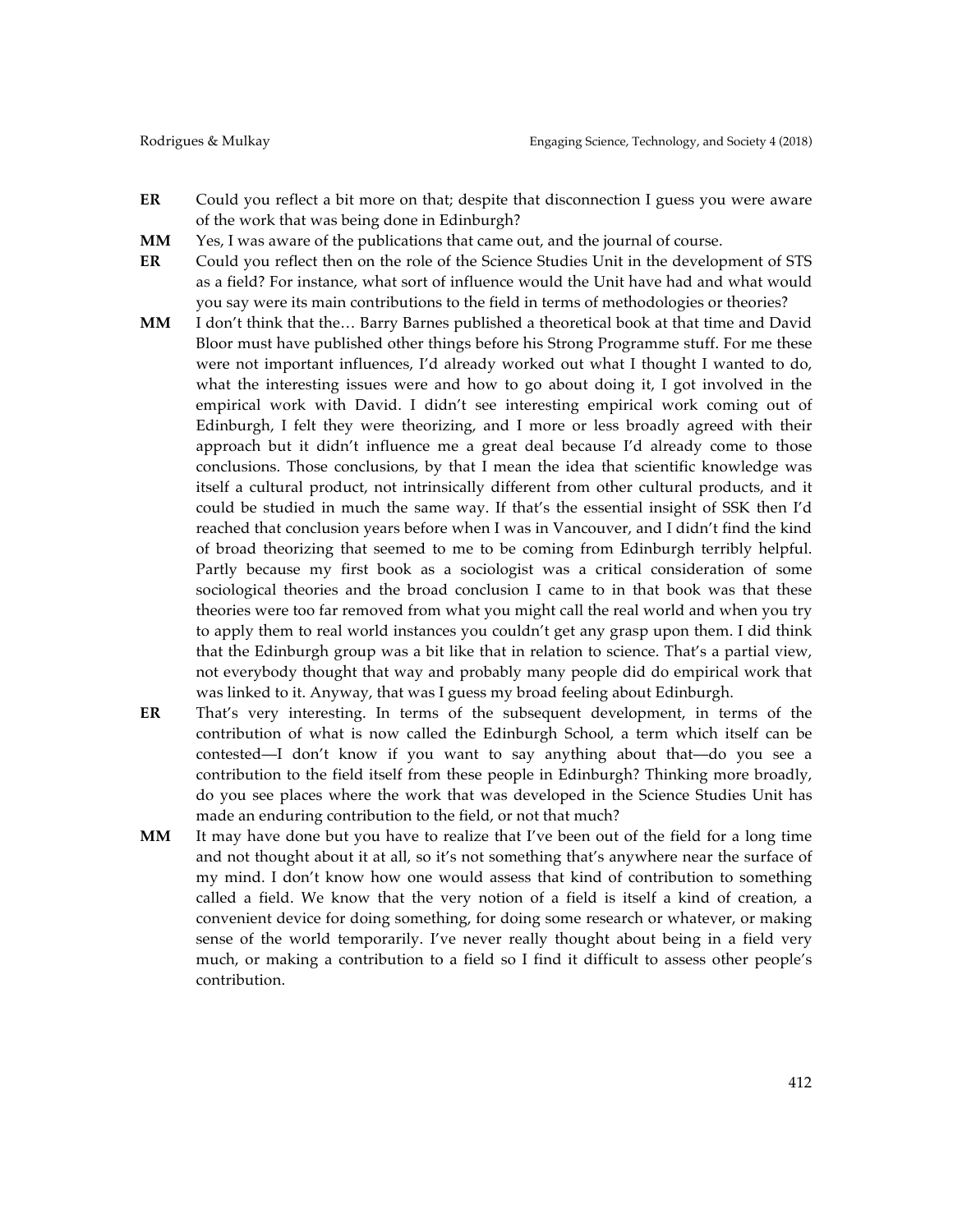#### **STS and Other Matters**

- **ER** That's fine. Let's try to move to another topic. I know it, and you've said that you've been retired for some time now, but if you think of, up to the point that you were actively involved in the field, could you reflect on the trajectory or development of STS up to that point? For instance, major works; what aspects were particularly meaningful to you? Do you have that sort of broader view of STS and SSK? Since your first steps, what do you think has happened to STS and SSK?
- **MM** I guess that my own trajectory was to move away from thinking about…I guess the issue that became significant for me was the unwillingness of SSK to apply its own conclusions to itself. So I suppose I was thinking a bit as a field in that sense, that there were a number of people doing SSK, drawing these conclusions about knowledge producers in what we call the sciences, and those conclusions seemed to me to be necessarily applicable to SSK itself. But very few people wanted to make that leap and think, "does this have any implications for us at all?" I guess it was a safe conclusion because nobody wanted to upset the scientists. There were some points in the later years where scientists became quite irritated and there were public debates in which the scientists tried to protect their area from this kind of defamation that the sociologists seemed to be offering. So there's reasons for suggesting, "yes science is like this, just like any other field but don't worry it doesn't have any consequences for you, carry on doing what you're doing exactly as you're doing it." It seems to me, I just felt unhappy with that kind of view. It does have, if it's the way we think it is then it does have consequences, it does have––you do need to think about the kind of practice that you're involved in. We ought to be saying that to the scientists and equally we ought to be thinking about it for ourselves. So I think I became particularly concerned with and interested in that kind of issue rather than with the more traditional, conventional work that was being done in SSK. I think that I'm probably the last person to try to offer an assessment of what SSK was doing or how it was developing as a field. I guess it probably changed quite a lot when Latour became an important and influential figure.
- **ER** I was going to ask if there were any turns or key figures that would mean a change of direction in some way, so you identify Latour, yes?
- **MM** Clearly there was that work with Knorr-Cetina and Latour, and probably other people as well, who went into laboratories in the way that they suggested an anthropologist might go into a tribal society and study it, the real things going on in the laboratory. I guess that was a big step or became quite influential and then led to Latour's book, which incidentally I read for the publisher and recommended for publication so I must have thought it was pretty good. But again his work didn't really influence me in any significant way.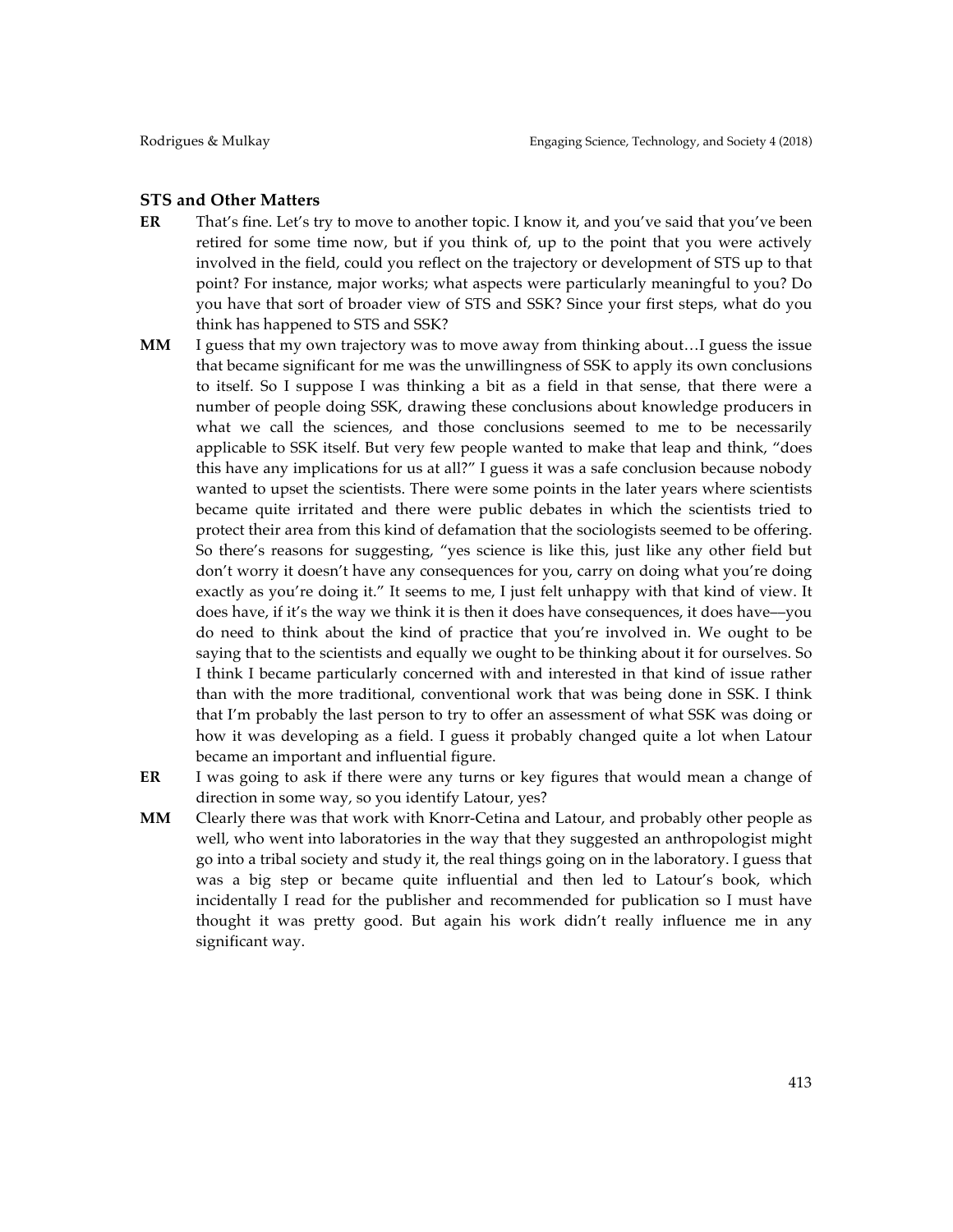### **…on Being Disillusioned**

- **ER** If we think of your own work, the idea or key aspects that you developed in your analysis, for instance, the analysis of scientific discourse or the new literary forms, and reflexivity, how do you see your work in relation to the other types of work that were being developed and implemented?
- **MM** I should think it was almost entirely ignored by people doing the other work, so I imagine it's had no influence at all, that would be my guess.
- **ER** You didn't see it being followed by others?
- **MM** I think it must have been *The Word and the World* (Mulkay 1985), which I really liked as a book, I thought it had some nice things in it. I asked David why there had been no reviews and he said nobody's willing to read it.
- **ER** Why do you think that was?
- **MM** I guess it's that defensiveness in relation to self-reference, it's an unwillingness to look at one's own practice, what is the point of doing that seems to be the… And it seems a bit frivolous doesn't it? These sort of dialogues, messing about and playing games, which is probably true. I think I might have become disillusioned with the whole enterprise by that stage and just was becoming playful. So I can understand why it was hidden away.
- **ER** I wouldn't say it was ignored at all, if I may express a view about that.
- **MM** If it hasn't been ignored then that's great but I have no knowledge of how it might have been influential.
- **ER** Like any other field or any other area (let's talk about academic disciplines, that's probably the most correct and straightforward way to avoid the idea of the field) STS has been influenced by political commitments, by social concerns and so on, which would you say were the most important ones in the area of STS? Or for you personally.
- **MM** I can probably talk personally, I don't know. I've not seen myself as having been influenced by external considerations at all. That may be quite untrue and we're often quite blind to the things that influence our actions and the things that influenced our beliefs but I'm completely unaware of having been influenced in that way. I've simply followed my own intellectual interests and these have been quite often influenced by the students that I've had around me, they've all influenced me, or influenced my thinking but in what ways I can't really pin down. So as far as I know, after that initial decision to work in this kind of area, the focus of my work has always been on, "what did I learn from the last study that I need to take into account in the next one?" I was always interested in some kind of empirical foundation, linking whatever I was doing to things which I thought were going on in the scientific community, rather than theorizing in abstract ways about them. So I think that was my guiding kind of principle.

## **…and Moving on to Discourse Analysis and Reflexivity**

**MM** Quite often the particular areas of study came up by chance, the work on oxidative phosphorylation that led to *Opening Pandora's Box* (Gilbert and Mulkay 1984), that grew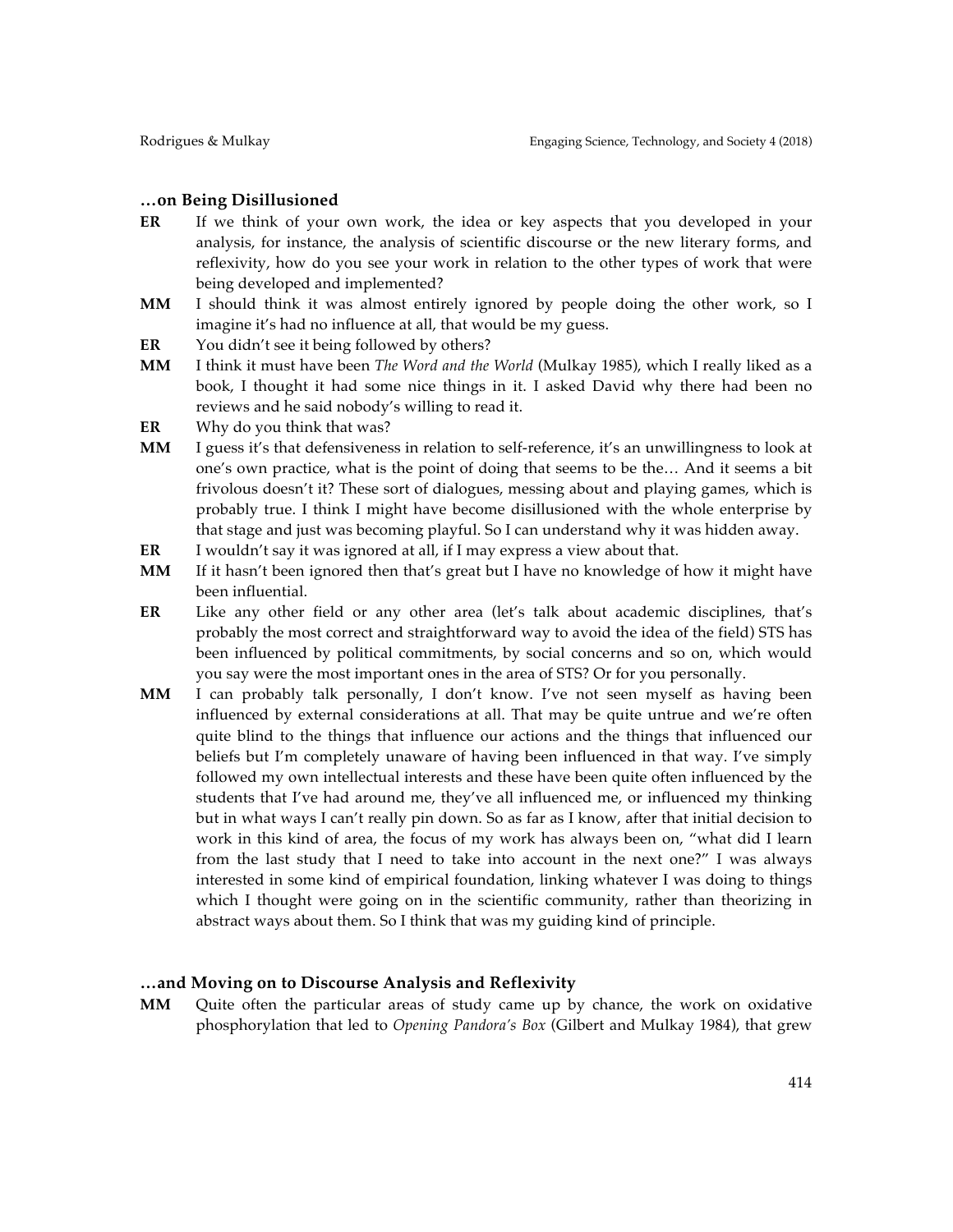out of my knowing one of the professors of biology, then he was a senior lecturer in biology, who said, "this would be an interesting area for you to study, they're probably going to award a Nobel Prize for it." So I read up on it, thought it seemed interesting and got into that particular area of research in that way. In doing that work I came to the conclusion, for me this was a fundamental change in my understanding of SSK as I was trying to practice it. My conclusion in doing that work was that I could not use, the closer I looked at empirical material, the more careful and detailed I tried to be with that material, the less was I able to build up the kind of version of what was going on in the field that was essential to the traditional kind of SSK. The more careful you were, the more rigorous, the more you worked hard at dealing with the complexities of the material, the less it became possible to give versions of the field in the way that sociologists traditionally did. The essential problem is that any segment of social action is always open to alternative, equally viable, interpretations. And it was that kind of insight or feeling or mistake that led me into thinking of discourse analysis. I felt you could look at a particular text, and you could reasonably well describe the structure of that text so if somebody was accounting for somebody else's error, you could see a particular kind of pattern which became evident in any number of people accounting for other people's errors, or indeed even accounting for their own errors. But you couldn't go through that and look at the essence of what they were really doing in their actions in that field. You could look at the superficial content of their accounts but you couldn't go beyond those accounts by looking at other accounts, other documents and other data, put it all together to produce your own version of what was really going on, what I came to call a definitive version. Again I should have written much more about definitive versions than I did. I wasn't careful and systematic, careful enough about that as I should have been. Anyway, for me that was a really big insight and it was that which led me towards a concern with reflexivity and things of that kind. That was what I felt was the failure of traditional understandings and that failure was built around, in my view anyway, a failure to do empirical research carefully and systematically. When I looked at some of the work being done in the field I was horrified to find how they'd used some of the recorded data. I don't want to name any names, but there were people whose work I'd regarded as quite significant, and influenced my own work, who recorded interviews but didn't transcribe them, they just went back looking through for the passages which they thought fitted their particular interpretation. When I discovered that that was being done I could not believe that people hadn't transcribed everything and then gone carefully through it.

**ER** That's very telling. So that's having a kind of rigor, it's equivalent to having an ethic towards the material you've got, that you have to treat it the way it deserves, I guess.

**MM** Yes. I remember when Malcolm Ashmore came as one of my students, he asked me why did I have this ethic, it's a kind of Puritan ethic, what was the justification for it. He would always do that, simply arguing as a devil's advocate on any subject whatsoever, given the opportunity he would challenge the basis of your assumptions. And he's quite right, I had no idea where that came from. It's clearly present in the first book on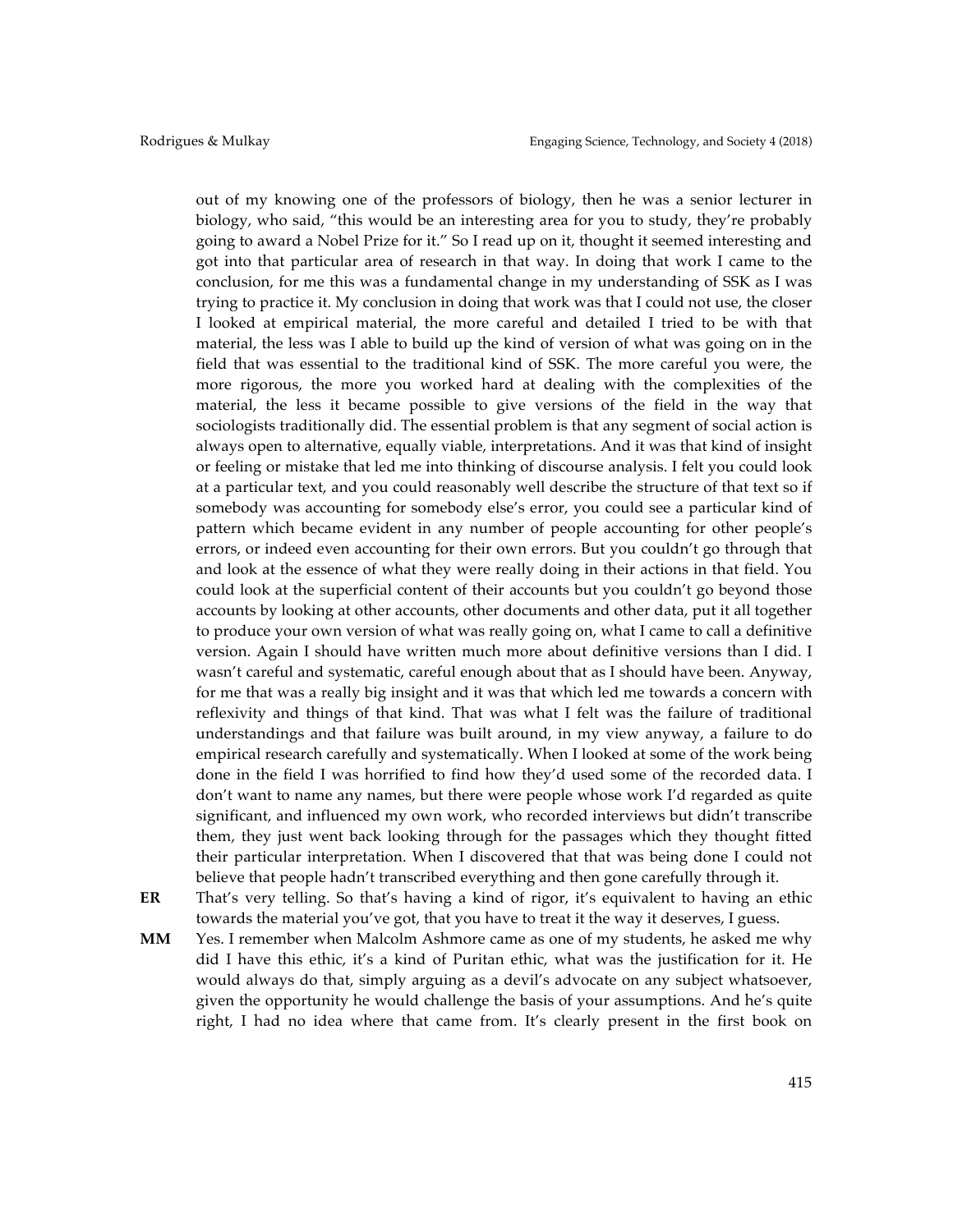sociological theory, which was very much along the same lines there. I found in that book all these sociological theorists to be wanting on the grounds that they simply hadn't been careful enough, rigorous enough in testing their theories out against the empirical world that they were supposed to be explaining. You could say for big sociological theories that they'd become too grandiose in their ambitions, they'd been much too premature, and you could understand why they got it so badly wrong because they were doing such a big, what they regarded anyway, as such a big important thing. But for sociologists of science looking at one relatively small empirical topic area, and then focusing in upon one research area within that domain, there is no excuse whatsoever for doing your work in such a shoddy fashion. That was a crucial moment in my career. I remember Nigel Gilbert and I worked on that study and Nigel, I've great admiration for Nigel but I don't think he actually went along with me in the rather extreme way in which I reacted to these problems. I don't think Nigel actually saw the problems with the data in the way that I did. He was very influential in producing the final text of that book but I think most of the book is me thinking through the problems that I saw with that material.

- **ER** Very interesting. In relation to that book with Nigel, and the work you developed in collaboration with biologists in York that led to *Opening Pandora's Box* (Gilbert and Mulkay 1984), I was wondering whether you could reflect on the position of STS in relation to other core groups concerned with science and technology based on your own experience. They could be the scientists themselves or institutions or the policymakers…also you had this very close work developed in York in relation to the embryology project. Could you reflect on the sort of relations that STS established with other groups that had an interest as well in the practice of science and technology?
- **MM** Again I'm not very clear upon what was done in other places and what happened in other universities for other researchers. I always felt that it was important to maintain good relationships with the scientists, not because that would help you to do your research but simply because they were interesting people with their own ideas. So at York we had regular discussion groups with members of the science departments and philosophers and people even from the English department, where we used to meet regularly and talk through various kinds of issues related to science, and I always found that very helpful.

#### **On the Way to Closing the Door**

**MM** That really is what I, in the long-term, had hoped that SSK would be able to establish on a much wider basis, that kind of friendly conversing with scientific practitioners. I thought it was also part of the, seemed to me to grow out of the reflexivity project, that the reflexivity was concerned with allowing different versions of social practice to coexist and to intermingle, and people with different views and attitudes and voices might be able to learn from each other without the kind of dogmatism that's often associated with the presentation of science and other forms of knowledge. It did work for a while at York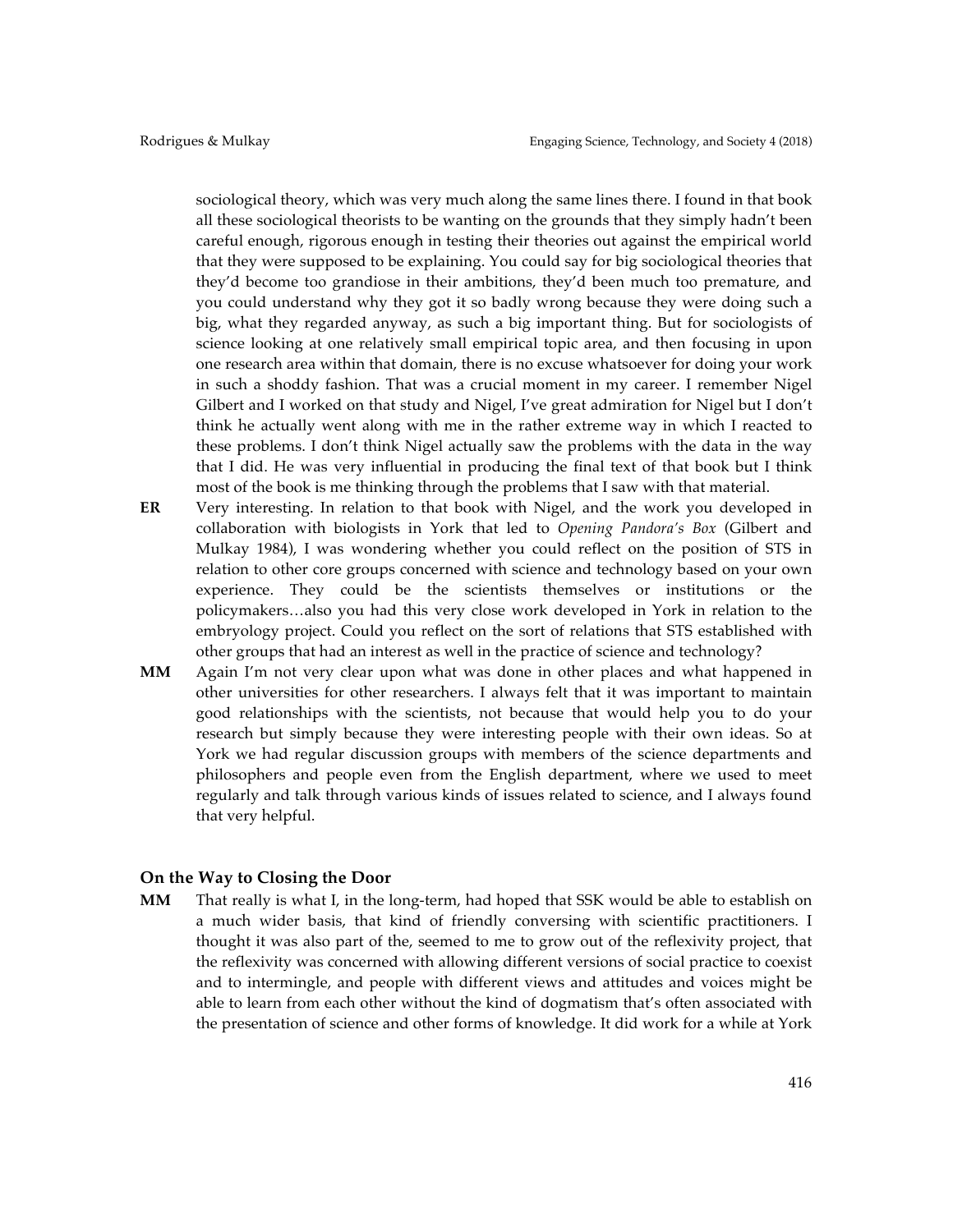and some of the people that I knew had never had a direct input into the research but they were indirectly there while I was listening to them and they were listening to me, and to various other people in the university. So that's the kind of conversing that I would like to have seen but I found the sociologists, as it seemed to me, to be really unwilling to listen to what I had to say about reflexivity. I guess I gave up any hope that that would become characteristic of the field at large. For me it would have been a good outcome if that had developed, and it may have developed, maybe it's truer to Edinburgh now. Clearly Steve [Yearley] has all sorts of contacts of that kind so it may well be that that kind of dialogue is going on but if it is then it's not evident to me, partly because I've been so long out of the field now. But it didn't seem to me to be happening very much when I was present in the field. The last project I did was one on embryo research and I've no idea whether that had any kind of impact but again I chose that topic because it was drawn to my attention by the biologists and I thought it was worthy of study because it had these kinds of, it had a social significance that grew out of the very nature of that material. And it wasn't a pure science subject but really it was an examination of how lay people, particularly members of parliament and so on, reacted to scientific issues. You saw there how the fundamental lack of understanding of science was so crucial to the way in which they approached; I didn't really discuss this in the book but one noticed how they were so dependent upon the scientific lobbyists. Let me put it this way, those in favor of embryo research were utterly dependent upon the stories told to them by the scientists. Clearly there were a large number of people who were utterly opposed to this kind of research, and they did not depend upon the scientists but they couldn't answer them, they had no way of dealing, when the scientists said, "this kind of research is fundamental to our understanding of medical trauma of various kinds, inherited disorders of all sorts will be solvable if you allow us to go ahead with this." They didn't agree, or they didn't want to believe it but they had no way of handling it. So the debate on either side, either those for or against embryo research, their level of understanding of science as a cultural enterprise was so minimal that the debate never really, it just seemed too impoverished. My book was an attempt at least to throw a little bit of light on that. One felt, yes there is an important project here which STS and SSK could be a big part, and for all I know they are increasingly a big part but I have no direct knowledge of that. You will know that much better than I do.

- **ER** I think we are getting to that point where we are more involved.
- **MM** I don't know a lot about Brian Wynne's work but I thought he always had that as part of his project, that kind of interplay between the kind of work he did and the scientists and the wider community.
- **ER** Yes, I think it's increasing still.
- MM But it's still on the margins isn't it, or is it not?
- **ER** In many cases, I guess.
- **MM** That big debate…
- **ER** It's difficult to actually implement, I think.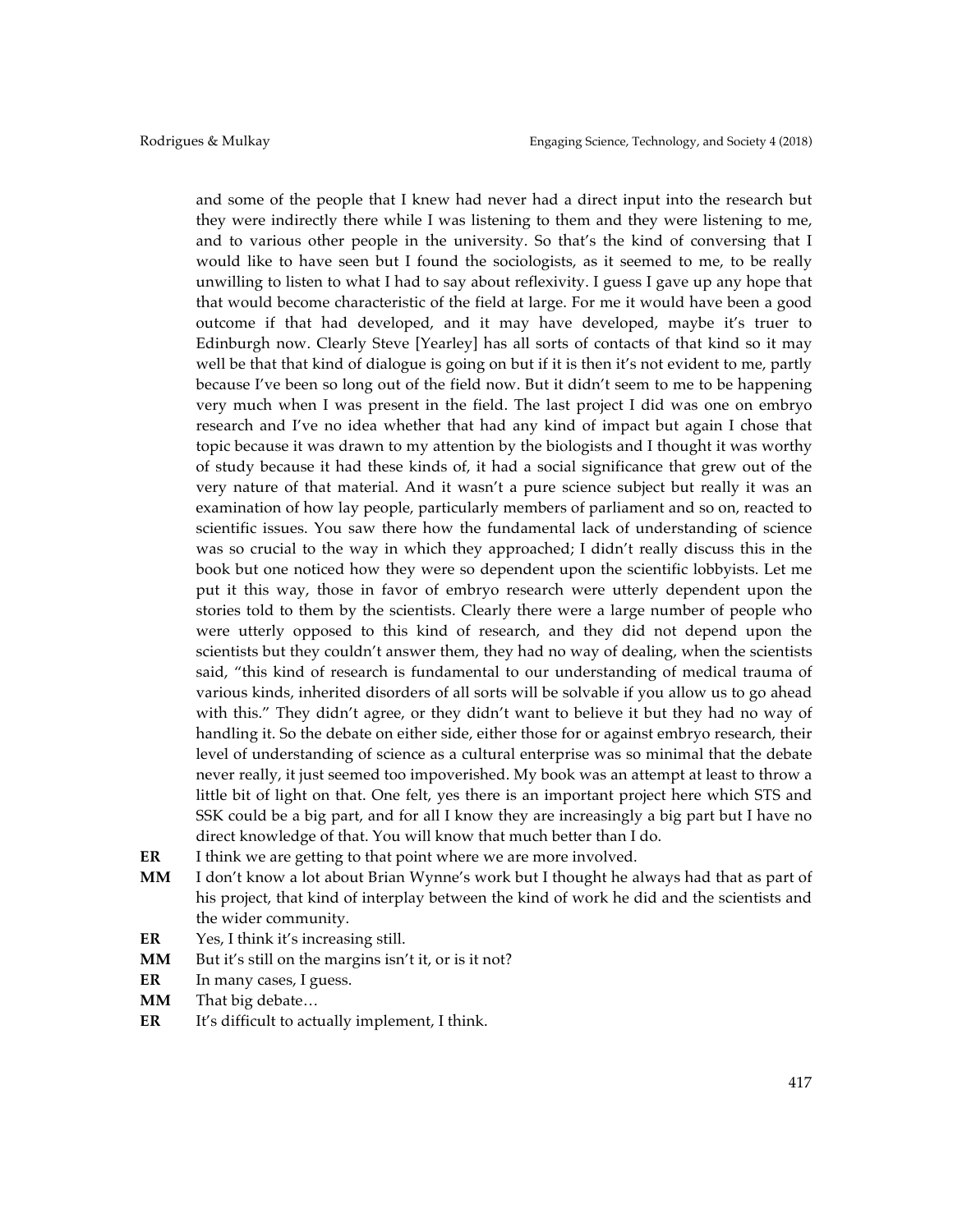- **MM** It's difficult to implement, partly because you have to allow other people to disagree with you so much, true dialogue has to allow that. It's so irritating when other people don't agree, especially when you know you're right.
- **ER** My last question is, I guess you've said something about it, indirectly you've answered it but it's really about when you left York, when you retired from an active academic life and all that, where did you see STS and SSK going? In part I guess you've said it when you were talking about the idea and project of reflexivity not going the way you would have liked, but what else…
- **MM** I didn't think it was going any way.
- **ER** What else can you say about that or what else would you like to develop some more? Up to the point you were involved, where did you think SSK and STS were going? Were you happy with it? Were you disappointed? Were you feeling the vision that you had, if you had had a vision for SSK and STS in the past, how did it come about when you retired?
- **MM** As you say, if I had a vision it was that vision of dialogue that I was referring to a little while ago, a kind of grand dialogue, it always seemed to me a possibility a grand dialogue about science, to which STS/SSK would contribute. But I guess by the time I retired it didn't seem to me very likely that that was going to happen, ever, or even on a small scale or more than just the odd corner of the academic world. Towards the end, I know what happened, I worked so hard on the embryo research study. I worked on that day after day for three years, trying to apply all the demands of rigor and careful research that I was talking about earlier to my own work, and I just felt at the end of it that I couldn't do any more. So I think I published that in 1998 and retired two or three years later. I think I just stopped at that stage, so I had no great feeling about where SSK or STS were going or whether the ambitions that I'd had for this intellectual enterprise had succeeded or not, I just closed the door, I left all my books in my office and locked the door and walked away. It was a very subdued note on which I left the department but one's life is divided into these sort of periods where one thing is dominant and then you stop it and do something entirely different. I'm quite proud of the period when I was a gravedigger on the south coast of England but as soon as I stopped digging graves I no longer thought about it, but essentially I did the same to my academic life although I did it for many more years, probably 30 years instead of just a few. I stopped thinking about it really until today. Occasionally Malcolm Ashmore comes, once a year and we talk about things but we don't really talk about SSK, we might talk about reflexivity because that's a different kind of focus. I don't know if that's an answer to the question but I've just done other things since then.
- **ER** That's great, thank you very much, I really appreciate it.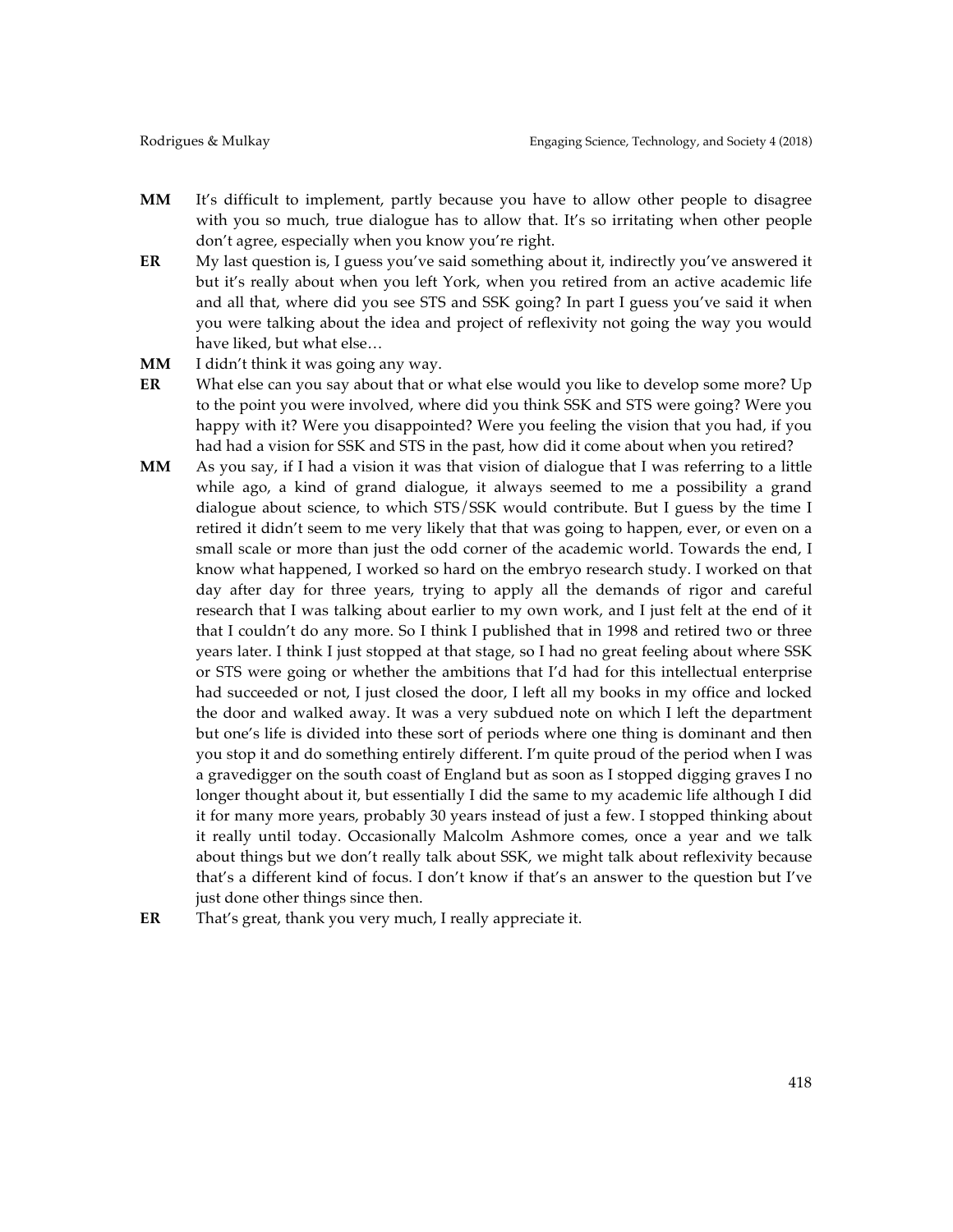## **Afterthoughts**

#### **BY EUGÉNIA RODRIGUES**

I met Mike Mulkay on one of those unique sunny winter days that Yorkshire can greet us with, when apparently all external factors align to produce something of an extraordinary order. This seemed to fit the occasion very well as I was about to interview one of the most influential authors in the sociology of scientific knowledge (SSK) and science and technology studies (STS). I attributed special meaning to this as, with a PhD in Sociology from the University of York (where many of his key works originated), I felt an acute responsibility and excitement towards this project.

The interview did not disappoint. Retired since 2001, Mike Mulkay has devoted his new life to basketry, an activity to which he has applied—as I could testify—some of the key principles that guided his academic and intellectual life: rigor, reflexivity, and methodicalness. His works are beautiful and display a complexity that can only be the end result of a systematic, accurate, and deeply intellectual approach. Regular "folk basket-making" it is not.

Mulkay retired in an unusual fashion. Having felt he had done all he could in pursuing his own epistemological and methodological "program," a sense of disillusion perhaps accompanied by some weariness and a certain degree of exasperation made him "close the door" without looking back after the research that led to the 1997 book *The Embryo Research Debate: Science and the Politics of Reproduction* (Mulkay 1997)*.* Again, this is the sort of decision only available to a few: those who have "given it all" with an unflinching commitment from the outset.

This is very much in line, it seems to me, with one of the key aspects that characterized Mulkay's work alongside the rigor of his approach: his independence and autonomy. More than once in the interview, Mulkay talked of his theoretical independence, of not seeing himself––his work––as being associated with a field, of how little his work was influenced by others (with exceptions reserved for his students, some mentioned in the interview). It is even possible, at points, to detect a (one may wonder if cultivated) tendency to isolation. It is, conceivably, a delicate balance between a sense of entitlement and detachment that allows him to leave with no strings still attached. The same can be said about the way Mulkay evaluates his own influence in SSK and STS. His words are cold and severe: "I should think it [his work] was almost entirely ignored by people doing the other [constructivist] work, so I imagine it's had no influence at all (…)" This assertion, irrespective of whether one reads it as merely rhetorical or as representing Mulkay's take on his experience as part of an academic system, has wider ramifications. Clearly, the way one goes about doing and being a social scientist has changed dramatically in the decades that have elapsed since the young Mulkay started his own personal scientific endeavor. Research funding comes with (too?) many conditions attached, universities impose their own performance indicators, policy-linked research "trends" influence individual agendas, and to say that researchers exert their autonomy and individual agency in the scientific realm is something of a hyperbole. Present-day researchers can also face issues of job insecurity which add to a sense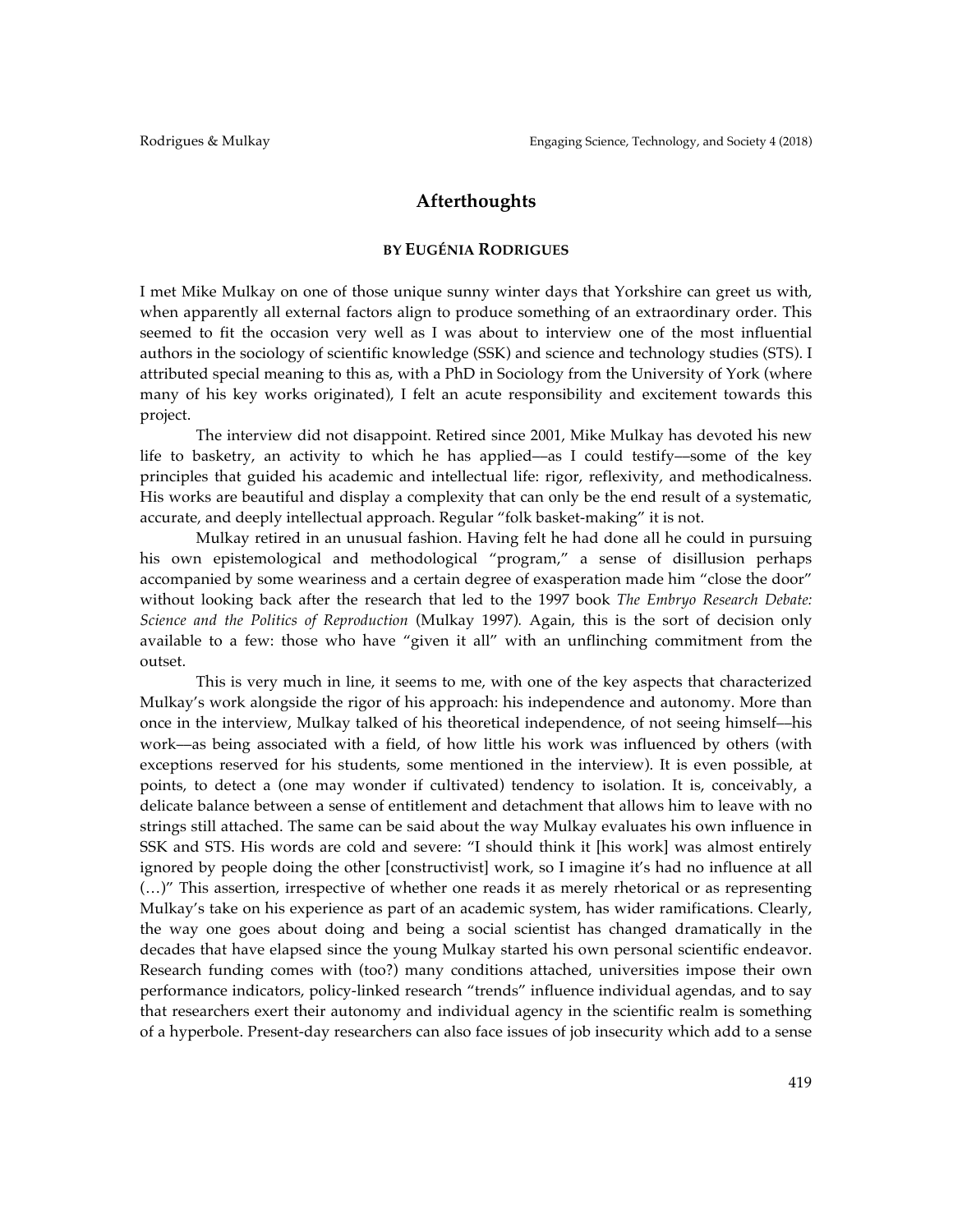of an inescapable career treadmill that accentuates dependency at all levels. These developments in the occupational culture may even help to explain why STS scholars have apparently not been much interested in taking up Mulkay's favored critical-reflexive outlook for their discipline.

The influence of one's work can be gauged in many different ways. However one assesses it, it is hard to deny that Mulkay's influence endures. His pioneering work and role in the area of SSK and STS can hardly be contested as a quick search on Google Scholar (whatever its limitations) will attest. That he carried out this work without being affiliated to one of the emerging strands of thought (such as the "Edinburgh School" or the Bath group or even the German Finalizationists) may have contributed to it becoming less visible than would otherwise have been the case. That he voiced blunt criticism concerning the lack of methodological rigor he could observe in key work being produced at the time (see Mulkay 1981) might have deepened the sense of isolation. Finally, that he believed the principles and conclusions sociologists of science were arriving at on the social production of knowledge should be applied reflexively to SSK/STS may have distanced him further from his peers. All these aspects help to "situate" Mulkay's work but do not deny his fundamental role in the formation of SSK and STS.

Mulkay published extensively, the subject of his publications ranging from sociological theory,<sup>2</sup> to reflexivity,<sup>3</sup> and new literary forms.<sup>4</sup> And, in a nice irony relating to Mulkay's claim about the lack of reviewers for *The Word and the World*, I did find (with little effort) a review published in the *American Journal of Sociology* by Donald N. McCloskey (1987). McCloskey asserts:

He [Mulkay] has invented a new form of discourse, the postmodernist novel melded with sociology. And a charming novel it is. The Book (…) analyzes in detail a dispute between two biochemists named "Marks" and "Spencer." ("Spencer" is Peter Mitchell, who in 1978 won the Nobel Prize in chemistry for the work under dispute.) The main subject, however, is sociology itself, the sociology of science in particular, and most particularly that "strong programme" advancing through British sociology of science in recent years, of which Mulkay leads a brilliantly literary wing.

Playful? And why not? Frivolous?<sup>5</sup> I would not rush to classify this work as such. Playful texts clearly irritated some readers and others found it hard to pin down exactly what Mulkay was arguing for. But the playfulness seems to have been mostly aimed at keeping knowledge and certainties "in play" and finding dynamic ways to imagine and address the making and unmaking of knowledges.

Worth noting is, possibly, McCloskey's view on Mulkay leading a "wing" of the "strong programme." Though the term is used in a generic fashion, it is nonetheless a statement that

<sup>4</sup> See *The Word and the World: Explorations in the Form of Sociological Analysis* (Mulkay 1985).

 

<sup>2</sup> The theory of SSK in, for example, *Science and the Sociology of Knowledge* (Mulkay 1979); case studies in SSK/STS in books such as *Astronomy Transformed: The Emergency of Radio Astronomy in Britain* (Edge and Mulkay 1976); *Opening Pandora's Box: A Sociological Analysis of Scientists' Discourse* (Gilbert and Mulkay 1984); and *The Embryo Research Debate: Science and the Politics of Reproduction* (Mulkay 1997). <sup>3</sup> See *Sociology of Science: A Sociological Pilgrimage* (Mulkay 1991).

<sup>5</sup> Playful and frivolous are words used by Mulkay to try to explain why this work has, apparently, been ignored in SSK and STS.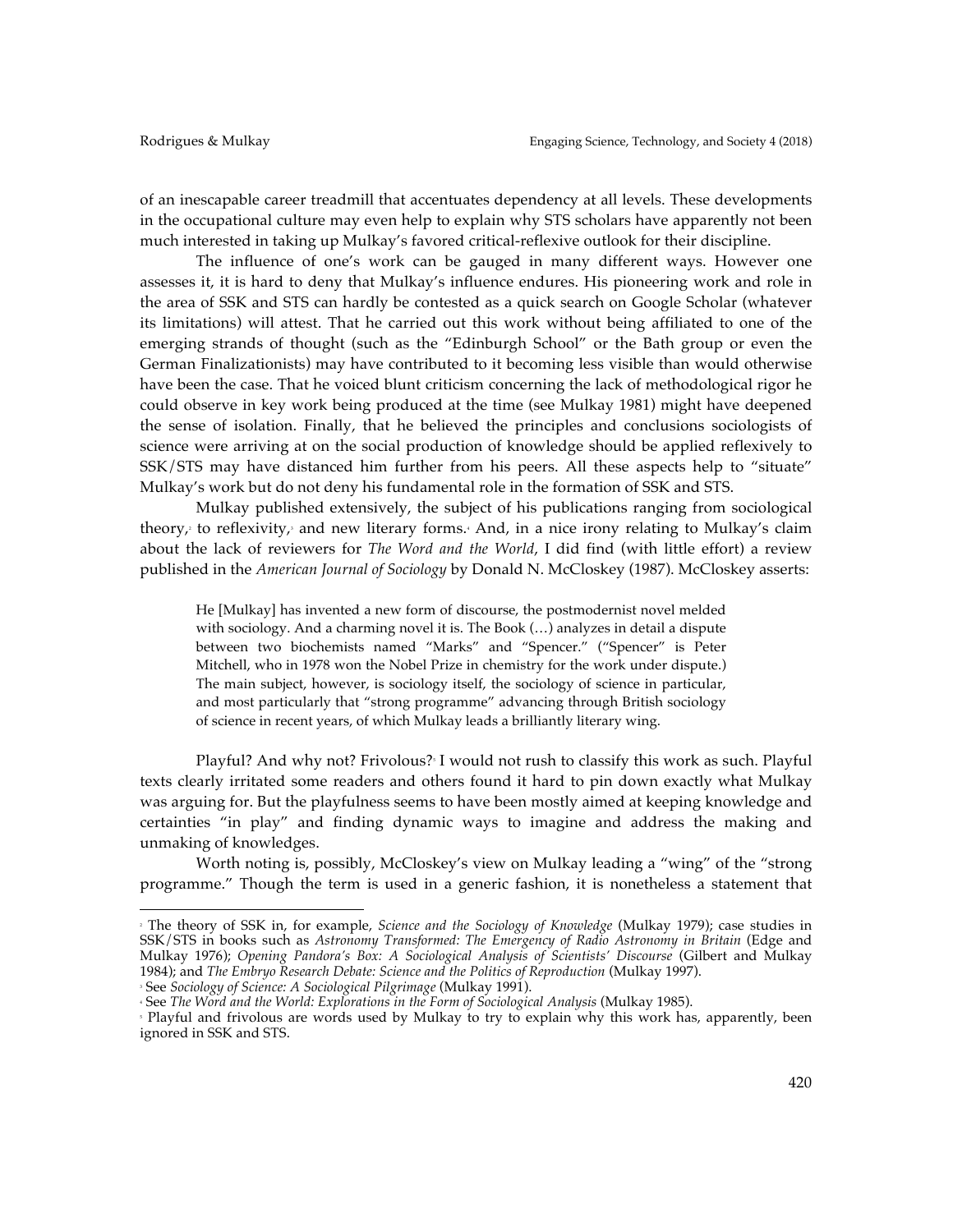locates Mulkay in a place he perhaps would rather not be. Mulkay's comments on the work carried out by his colleagues at the University of Edinburgh are demure: "I didn't see interesting empirical work coming out of Edinburgh, I felt they were theorizing and I more or less broadly agreed with their approach  $(...)$ "; "If that's the essential insight of SSK [the idea that scientific knowledge was itself a cultural product] then I'd reached that conclusion years before when I was in Vancouver, and I didn't find the kind of broad theorizing that seemed to me to be coming from Edinburgh terribly helpful." The implied targets of Mulkay's criticism are probably not hard to guess at, and it is noteworthy that (for example) interest theory, the focus of so much work in the 1970s and early 1980s, is now pursued by hardly anyone in SSK, at least not in its original form.

Less guess work is required when it comes to his thoughts about the "conversations" with scientists at the University of York. Was Mulkay's work and vision for the field ahead of his time? His hope, as expressed in the interview, that "SSK would be able to establish on a much wider basis, that kind of friendly conversing with scientific practitioners" is but a vision for the way in which the sociology of science might work and have what is today called "impact." Which may be ironic, given that Mulkay's notion of dialogue between researchers and scientific practitioners would emerge naturally out of the reflexivity project. That reflexivity can be connected in this way to "impact" is perhaps an unexpected outcome, one that Mulkay may find is a step in the wrong direction.

Mulkay's legacy is unquestionable. His emphasis on scientists' "talk" or discourse as the core empirical focus for STS work is clearly still widely accepted (and referenced), while his work on reflexivity and new literary forms has pushed the epistemological boundaries of this field of knowledge, testing its limits, experimenting and creating, in short, exemplifying what sociology is about: re-thinking the social order. It may well be intricate in parts, but not as much as his basketry.

#### **Author Biography**

Mike Mulkay is a renowned sociologist of science and one whose work had a decisive role in the foundation and development of SSK and STS. Mulkay began his career at Simon Fraser University in 1966, later moving to the University of Aberdeen, thence to the University of Cambridge and, finally, to the University of York where he was awarded a personal chair and stayed until his retirement in 2001. Mulkay published extensively and is perhaps best known for his work on the discourse analysis of scientific culture, work which he published in influential books such as *Opening Pandora's Box: A Sociological Analysis of Scientists' Discourse* (co-authored with Nigel Gilbert 1984) and *The Word and the World: Explorations in the Form of Sociological Analysis* (1985) as well as in numerous papers in Social Studies of Science and other journals in the 1980s. His later publications focused on the science and debate around the human embryo, culminating in the book *The Embryo Research Debate: Science and the Politics of Reproduction* (1997). Mulkay was the recipient of the J.D. Bernal Prize from the Society for Social Studies of Science in 1986. He lives in East Yorkshire and is a basket weaver.